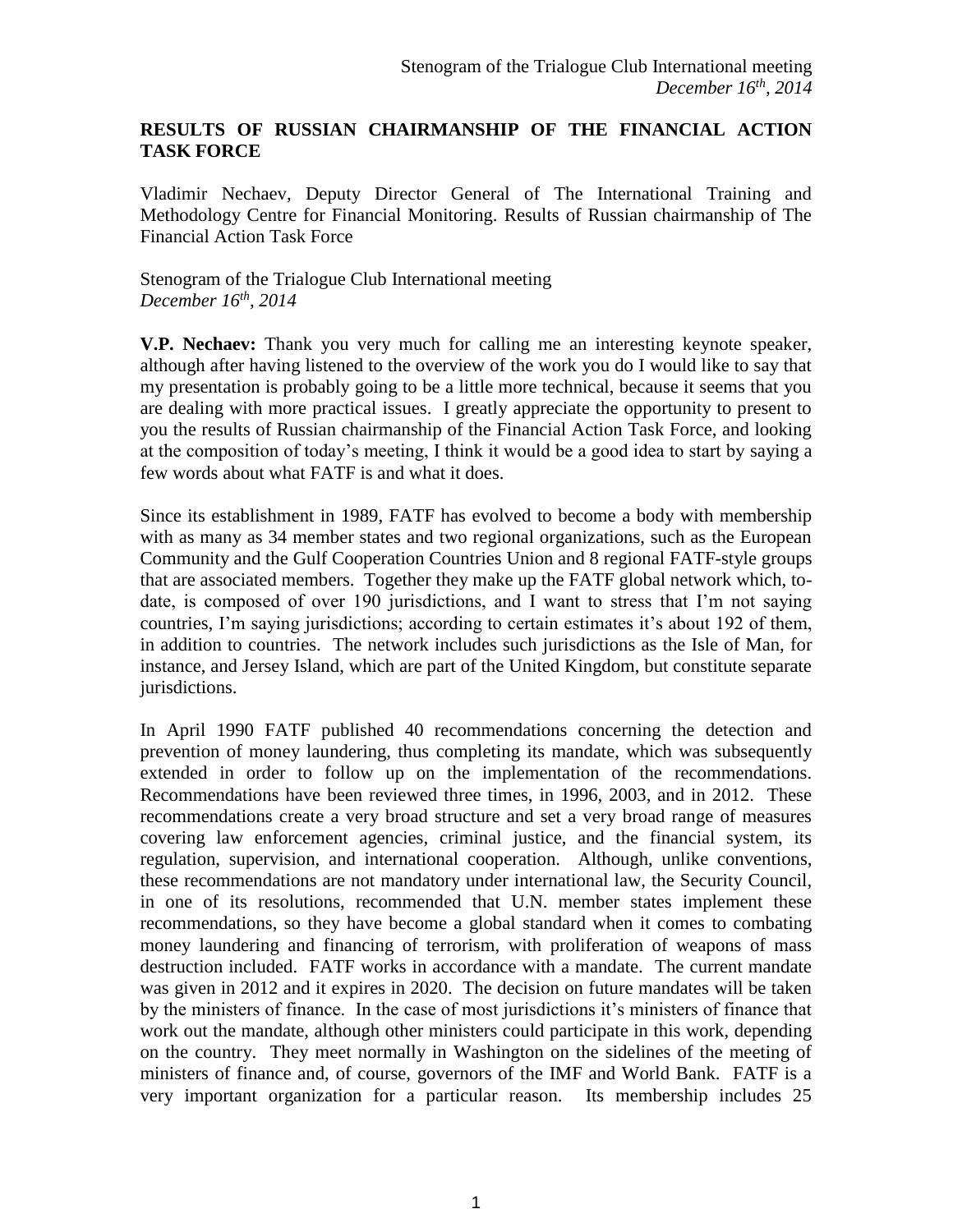international organizations, just to name a few, the International Monetary Fund, the World Bank, the Egmont Group of Financial Intelligence Units, a number of U.N. bodies, and various construction and developing banks. I would like to note specifically that standards and methodology used for evaluation of countries are the same in the case of FATF, the World Bank, and the IMF.

As has been mentioned, chairmanship in FATF lasts for one year, from July  $1<sup>st</sup>$  to June  $30<sup>th</sup>$  of the following year. Before becoming chairman, the country that is due to become chairman of FATF acts as deputy chairman of the organization for the twelve months preceding its ascension, and, when needed, can substitute the existing chairman and represent the organization at various official forum meetings. After the chairmanship of the country expires, the president of the organization or any head of delegation (that is left to the discretion of the former chairman of the country) *ex officio* becomes a member of FATF's steering group and participates in shaping the agenda of the organization, among other things. But let me make a small correction. It's not that we define the future scope of work of the organization. We come up with suggestions and proposals, and then the general conference of the organization approves future plans of work.

As is the usual tradition, before assuming chairmanship in the organization, Russia came up with a set of priorities for its year at the head of the organization. Let me list the top priorities, beginning at the fourth round of mutual evaluation, which is going to be the first round of mutual evaluation to take place after the organization's new standards and new recommendations were introduced in 2012. The further assessment of risks and new risks to the integrity of the global financial system is referred to as Typology.

Future development of FATF global network: We're planning to cover five countries that are not members of the FATF global network.

Expanding cooperation with the private sector: This is a very important kind of work, because it's the private sector that identifies suspicious transactions and reports them to the supervisory boards of financial intelligence units.

The last priority that I would like to mention is further cooperation with the G20 on the issues of country corruption. Like I said, the latest revision of recommendations and standards of the organization took place in February 2012. They are currently in effect, and all countries that are members of the FATF network have committed politically to their practical implementation. I will talk later at greater length about innovations which you will find in these new recommendations, but the most important innovation would be a risk-oriented approach to combating money laundering terrorism financing. That's going to mean in the first place that countries will need to put in place efficient procedures to identify, evaluate, and better understand risks related to money laundering and terrorism financing, as well as provide for more operational, administrative, and supervisory capabilities in areas where there are greater risks of money laundering and terrorism financing. It also means that financial and other institutions will have to do their own in-house assessment for risks of money laundering and terrorism financing in respect of certain types of clients, products, and countries with which they cooperate.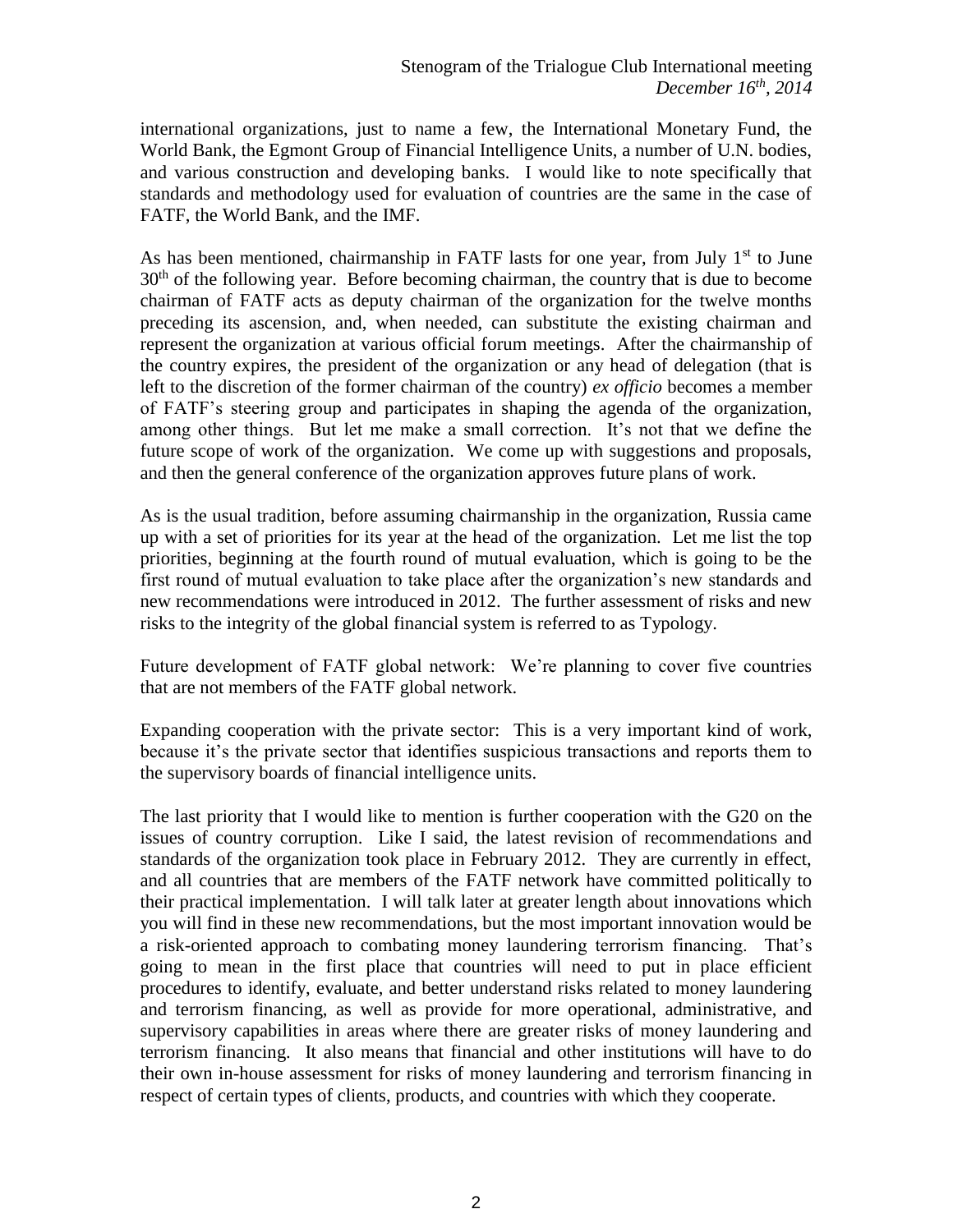If you want me to very briefly describe key changes that were introduced in the standards and recommendations of FATF, they are as follows. First, the organization assumed a risk-oriented approach that will allow better targeting of suspected resources. Previous recommendations and standards of the organization incorporated risk analysis, but only in certain recommendations. Right now, risk assessment is a cross-country topic that's going to be incorporated in all recommendations. And, in accordance to what FATF says, the higher the risk, the tougher the measures should be. Similarly, the lower the risks, the lower the measures that could be facilitated, but just because they could be lower does not mean that they have to be.

The second novelty is transparency when it comes to ownership of legal entities and legal arrangements. That means that there's now a requirement in place concerning trustworthy information about beneficiary ownership and control of companies, other legal entities, and legal arrangements. When it comes to international cooperation we're going to be talking about more efficient information exchange between investigative, supervisory, and prosecutorial agencies, as well as helping countries to trap, freeze, and confiscate illicit assets. Another point that we're considering is the return of assets to their countries of origin, or the countries from which they were stolen. Financing of the proliferation of weapons of mass destruction is a new recommendation aimed at consistent and efficient implementation of targeted financial sanctions in case early decision is taken by the U.N. Security Council.

Concerning corruption and politically exposed persons, a new requirement was put in place to aid a financial organization to identify such politically exposed persons. When I say that it is a new requirement, what I mean to say is that in the past recommendations only covered foreign politically exposed persons, while the current revision puts on the list domestic politically exposed persons, as well as international civil servants. This doesn't mean that they are all under suspicion, it just means that because of their position they are politically exposed and are at higher risk of corruption. Therefore financial institutions should monitor their activities closer.

There are 20 categories of credited crimes under FATF classification of crimes, the proceeds of which are likely to be laundered and, according to the organization, all these crimes should be criminalized by national legislation in member countries. Until recently, tax fraud was not on the list of such credited crimes, and the new improved version of recommendations includes tax fraud on the list of such credited crimes. Smuggling, as well customs duties and excise related abuses were also included on the list. Those of you that are familiar with the work of the organization know that, up until the year 2001, there were only 40 recommendations in place dealing with combating money laundering. After 9/11, FATF came up with 8 additional recommendations (and one more a little later) that were fashioned to fight against the financing of terrorism. But the organization decided that having one set of recommendations is better than two. It is easier and more efficient. Therefore, in the new revision, the 40 existing recommendations cover all types of abuse and crime, or the financing of crime, be it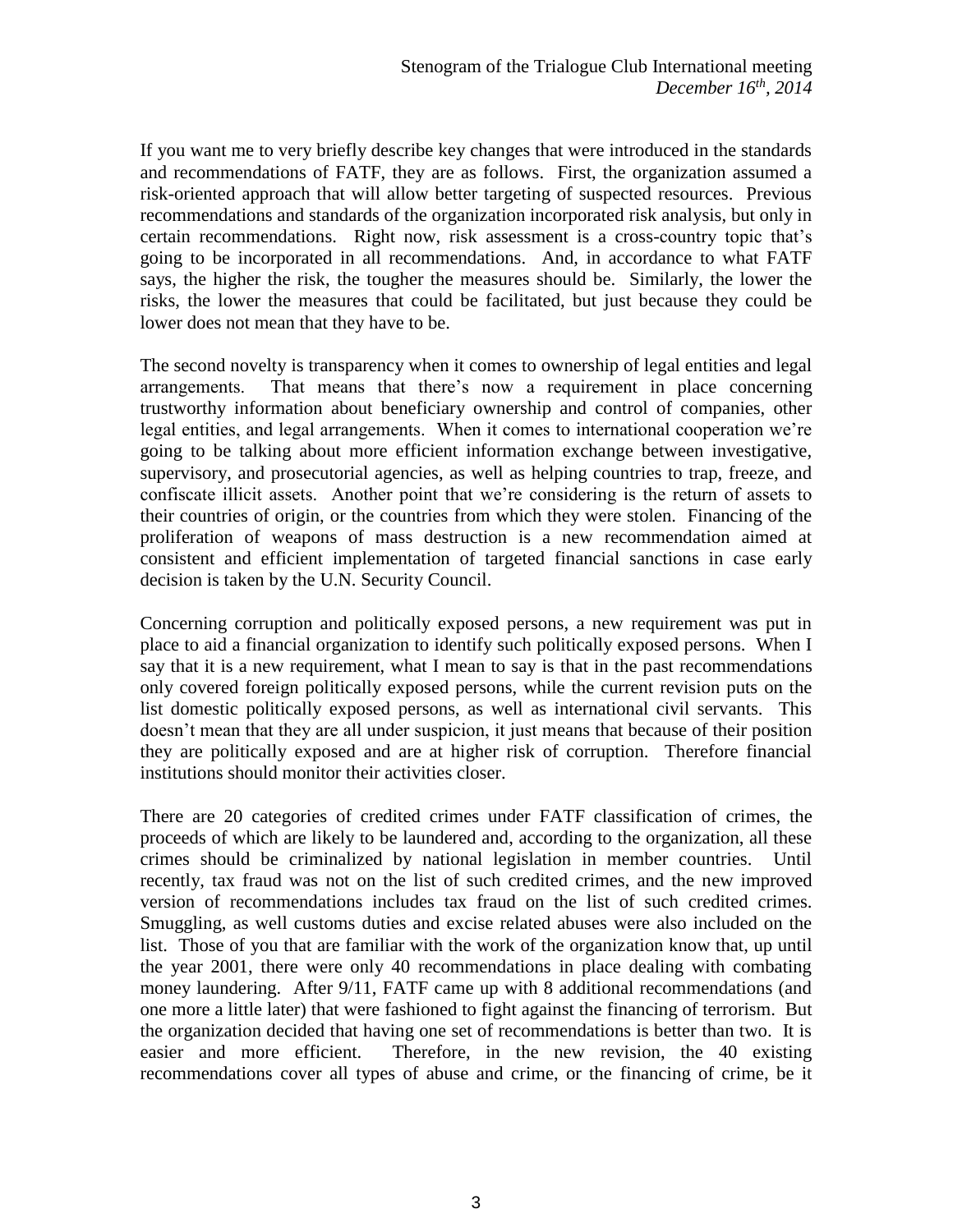money laundering, financing terrorism, or the proliferation of weapons of mass destruction.

When I listed Russia's priorities, it was not by chance that I started with the fourth round of mutual evaluation, because under FATF's mandate, follow up and supervision of the implementation of FATF's decisions is the second most important line of its work. Like I said in the beginning, FATF's recommendations are not like international conventions. They are not mandatory for the global standard, but still force members to be efficient. There has to be mandatory supervisory mechanisms in place, and some sanctions for those that fail to comply with these recommendations. The purpose is not to sanction or punish anyone, but rather to try to identify drawbacks in national systems, and come up with a set of recommendations that will help remedy the situation. And this is the purpose of mutual evaluation of the new review that is done by experts of countries that look into each other's financial systems. Like I said, last February a new methodology was put in place. It was recognized by the IMF and the World Bank. The methodology helps to look at technical compliance and efficiency of national regulatory systems. I said that risk-oriented approaches were a very important recommendation because the marks the breaks a country gets can be lowered if this risk-oriented approach is not incorporated in the assessment. Two reports have already been approved, the reports of Spain and Norway, in the October plenary session. It was actually the end of Russian chairmanship, but this work was, however, started under our chairmanship as of last year. The results of the evaluation are not the same. Spain got better results than Norway. Spain's report has already been published on the website last week, and Norway's report is going to be published shortly.

For those of you who are interested in the non-proliferation of weapons of mass destruction, you are invited to read the report's seventh recommendation of the immediate outcome number 11 are dedicated to weapons of mass destruction.

Another very important line of work of FATF would be evaluating risks and new threats to the integrity of the global financial system. It's a very important work because it helps to identify new risks and emerging trends and emerging challenges when it comes to money laundering and financing terrorism, and shapes future lines of work. A very important and interesting suggestion that Russia made under its chairmanship was to conduct an investigation to identify illegal financial flows linked with the production and trafficking of Afghan (57:49) drugs. The main idea is that we all know the trafficking routes, but we have little knowledge of what happens to the money afterwards, or where the money goes, because only a small part of the money goes back to Afghanistan. Therefore, the idea of the research and analysis was to analyze financial flows and to identify where the money goes, so as to undermine and compromise the financial management system of this illicit business. The project was launched under Russian chairmanship in June last year and the two co-presidents were the Russian Federation and the U.N. Office on Drugs and Crime. On the team, we had representatives from the United States, China, India, Norway, Eurasia, the Asia-Pacific Group, the IMF, and the World Bank. Very importantly, Afghanistan and Pakistan also took part in the effort. The final version of the report was approved at the latest plenary under my chairmanship,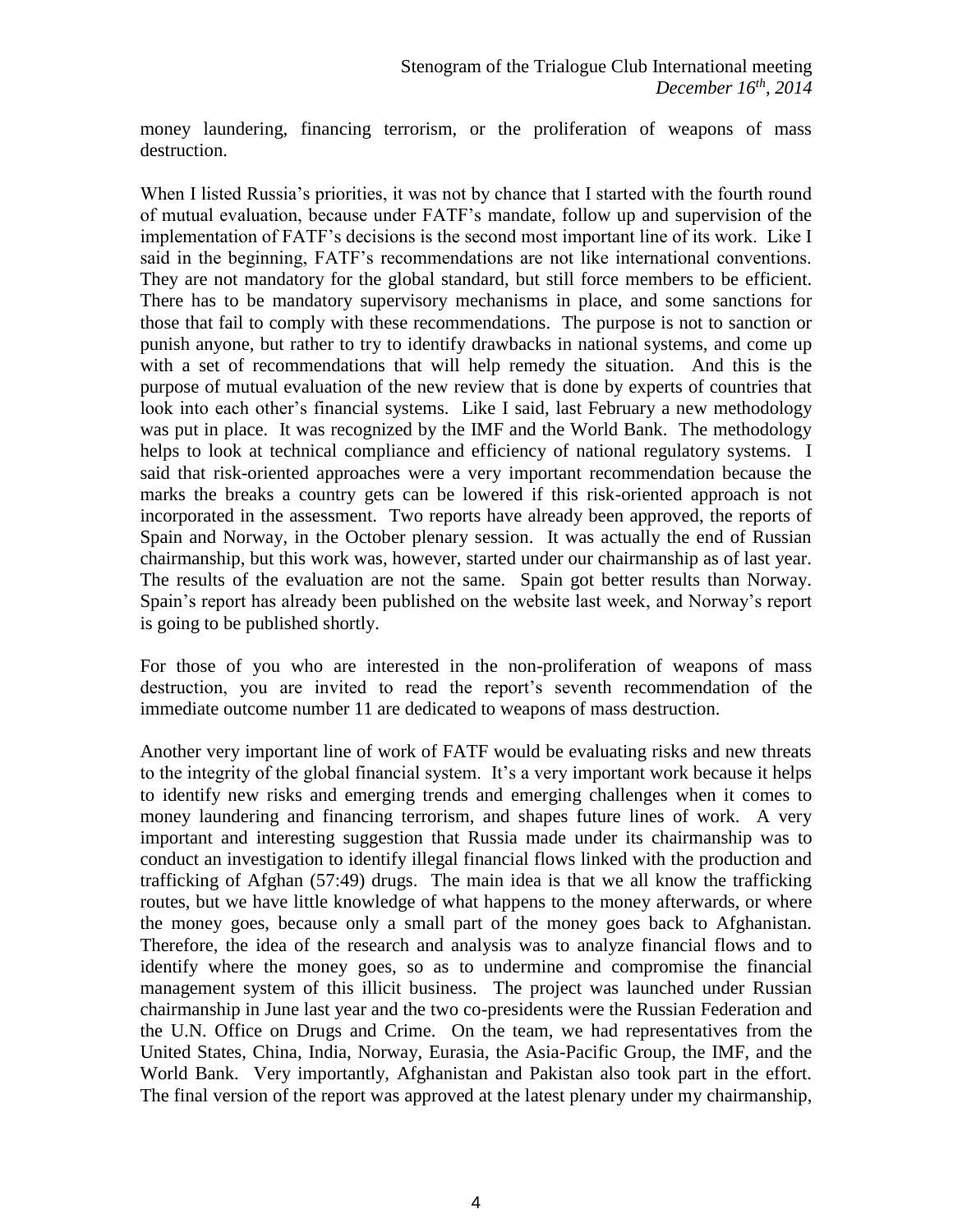and you can find it published on the FATF website. It's a voluminous document, but I find it very interesting. You are encouraged to read it. It contains a list of jurisdictions that might be attractive for those that are trying to launder the proceeds from drug-related crimes. Efforts were made to exclude from the list specific countries, not naming specific names, but we thought that would deflate the report. We hope that the analysis and methodology that was suggested will find broader application and could be used to analyze the flows of proceeds from other types of drug-related crimes, or from other types of crimes and offenses altogether.

Over this year of Russian chairmanship, a number of reports were adopted, and reports and research were published. Some were done by FATF, others in cooperation with FATF and regional FATF organizations. Let me just list them (and they're all published on the website): First, the financing of terrorism in West Africa. The report deals with trade and other commercial activities, nonprofit organizations, charitable organizations, weapons trafficking, transportation of liquidity, and drug trafficking. The second document addresses the role of Hawala and other, similar services provided in money laundering and terrorism financing. FAFT traditionally refers to the Hawala system, although this system only operates in the Middle East and Asia, while in India and China there are other, similar systems. However, the same approach is used in relation to all systems of the type. Among major problems that are is listed is lack of supervision, lack of resources, direct and insufficient supervision, liquidity operations and security operations outside the banking sector in very many cases, using unregulated manageable organizations, and mixing up clean and illicit funds together.

Another report that was published was related to money laundering and terrorism financing through the diamond trade. Among serious issues that were identified is that diamonds are very often used for settlement, which makes it very difficult to track transactions, and make them more anonymous. Another report that was published was dedicated to the risk of abuse of the noncommercial sector and terrorism financing. We made an attempt to do a brief study on virtual currencies, key notions, and potential risks of money laundering and terrorism financing. We started with Bitcoins, of course, but that was not the only crypto currency we analyzed. So this is a very brief initial report, and FATF will continue to analyze the topic, and look at the typology and how these currencies can be used for the purposes of money laundering. So these are the reports that have been published under Russian chairmanship and the organization. Work is under way on a number of additional reports.

Now about strengthening FATF's global network, if you would. It was clear from the beginning that if FATF seeks global application of its standards to protect the global financial system, that would mean that these standards and recommendations should be implemented not only by members of FATF global network, but also by all members of the international community. Therefore, through 8 regional groups, the whole world is united in the FATF network and global system, which monitors the development of a system of countering money laundering and terrorism financing. Another important area of work would be technical assistance, and our partners from the IMF and World Bank are very active when it comes to technical assistance, because some countries need it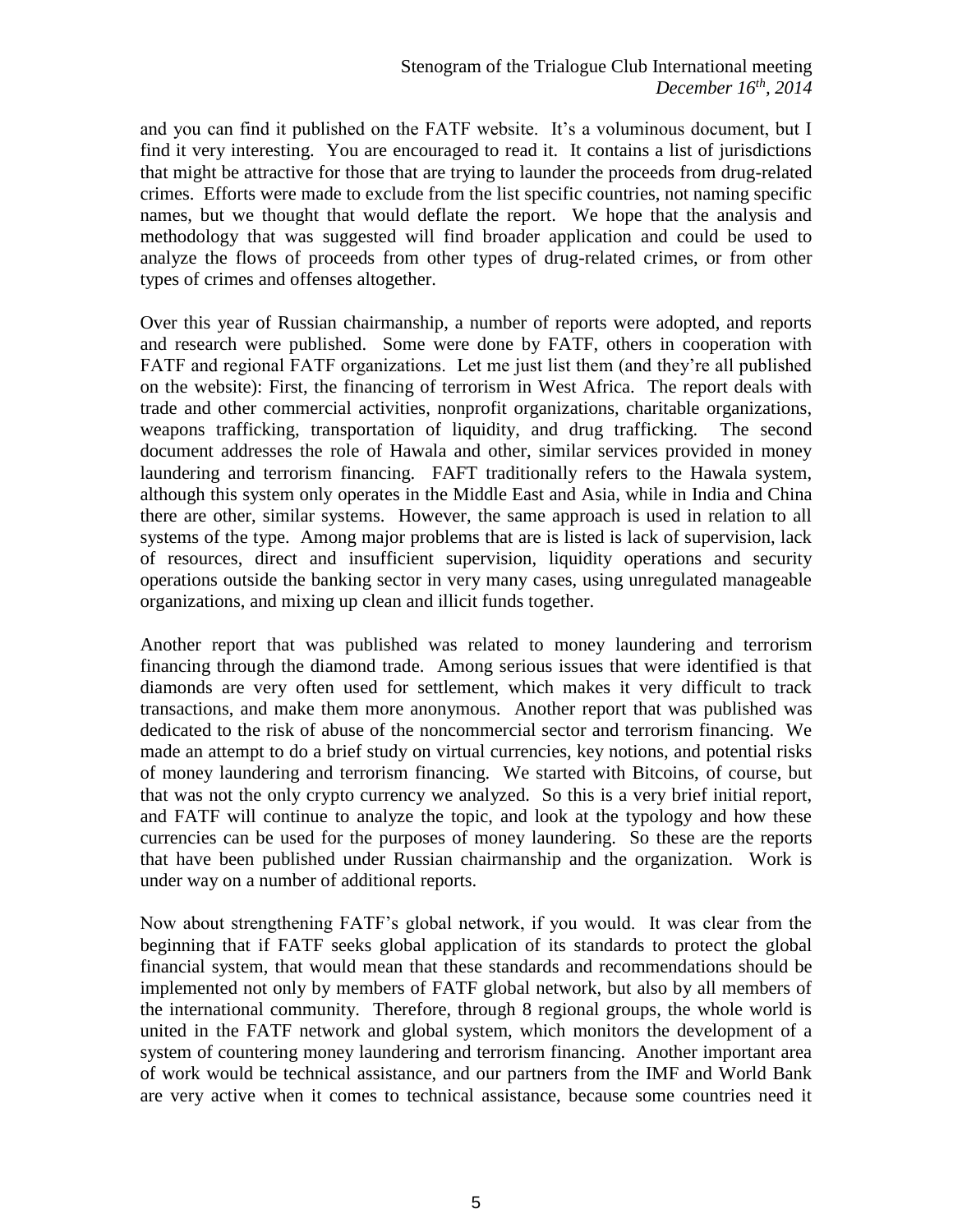badly, especially those that in which their national systems and mechanisms are underdeveloped. I wanted to mention the Egmont Group of Financial Intelligence Units, which is a natural partner for FATF because it is financial intelligence units in all countries that are the first point of reference; organizations that receive financial abuserelated information first hand.

Cooperation with the private sector became a very important area of work under our chairmanship. I met a number of agents with the Wolfson Group, Basel Committee, and the banking community. And these meetings were held not only in Russia, London, and Paris. I attended a conference in the Caribbean under British chairmanship. I also made a presentation to the G8. I attended a conference that was arranged under British chairmanship of the G8 on Sub-Saharan Africa, and spoke at a number of events in the Eurasian region. But the end of the year is, of course, the advisory and consulting forum with the private sector, the meeting that brings together about 120 participants from all over the world. Such a meeting was held this March in Brussels. I presided over the meeting, and we spoke about the risk-oriented approach for the banking sector.

For a number of years, FATF has been cooperating with G20 on combating corruption. Russian chairmanship initiated the third joint meeting between agencies that fight money laundering and corruption, including the OSCE, G20, and FATF. And this forum has already become a tradition. This October, after the end of Russian chairmanship, on the sidelines of the G20 meeting, we had a joint meeting. It was just in the middle between the two weeks of plenary of FATF and the G20 meeting on a Saturday. We time it in such a way so as to cut costs. We discussed the Best Practices document on the implementation of FATF recommendations to combat corruption. And we found out that it is very common that experts that counter corruption are unaware of how FATF recommendations could be used to fight corruption, and this relates not only to recommendation 6 about politically-exposed persons, but also to other recommendations as well. We even published a booklet with recommendations on how FATF recommendations can be used to fight corruption. This is a very vivid example of the need for greater cooperation between experts that fight crime in different fields.

Let me mention that at the June plenary, the last plenary that was chaired by the Russian Federation, the decision was taken to expand, in a limited fashion, membership of FATF. It was a difficult endeavor that lasted about a year, but we ended up agreeing on the list of 4 countries that FATF would like to invite to become members of the organization. I can only name one country; that is Malaysia, which got its observer status this October, because, in accordance with the evaluation that was done, its national system is up to the standards of the Asia-Pacific region of FATF. As soon as the evaluation reports are ready and an action plan is drafted to deal with deficiencies, should any be identified during the evaluation, in just one to three years, which is the usual practice, Malaysia might become a full member of the organization. As to the other three countries, they are in differed status at the moment. Discussions and negotiations are underway regarding timelines, but it might take some time.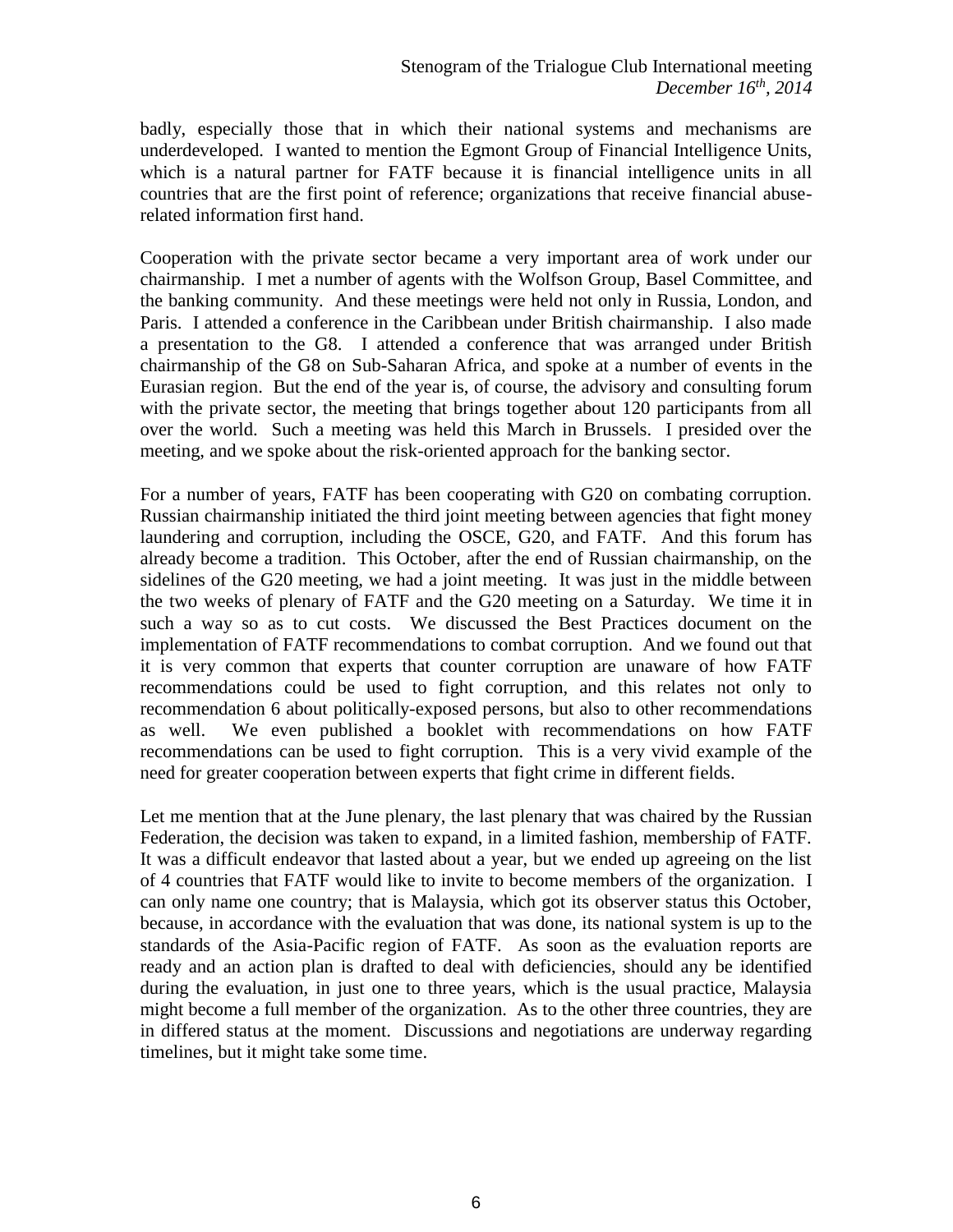I'm sure that all of you have heard of the FATF blacklist. It used to be referred to as the NCCT list, countries that are non-cooperating. Countries on the list have serious deficiencies when it comes to their national anti-money laundering systems. Only two countries are on the real blacklist: Iran and North Korea. FATF sanctions apply to these two countries. As to all the other countries (there are 20 of them) that are on the socalled "grey list," these are just countries that FATF perceives as potential threats related to transactions originating from these countries. The role of FATF, as the organization sees it, is not just to identify deficiencies, but also to cooperate with these countries, and help them remedy the deficiencies as soon as possible. As a result of this effort, under the Russian chairmanship, ten countries were excluded from the list. In respect to 5 countries, missions were sent to them for evaluation, and in October, under Australian chairmanship, they were also excluded from the list.

One of the criteria that would land a country on the grey list would be refusal to join FATF-style regional groups. So the two countries that are black listed (I named them already, North Korea and Iran) refused to participate in any FATF-style regional groups. Last year, North Korea approached the Asia-Pacific group requesting observer status. I was there at the session, and the only precondition that North Korea had was that they were prepared to comply with all recommendations, with the exception of recommendation 7, which relates to weapons of mass destruction. But then we explained to them that if they wanted to be part of this system, they have to play by the rules and have to implement all the 40 recommendations without exceptions. After that, North Korea decided to reconsider, and in July of this year, they sent a letter to the Asia-Pacific group, subscribing to all the 40 recommendations, and eventually got their observer status. Full observer status is different from full membership, and there are fewer commitments that it entails. However, FATF and the Asia-Pacific regional group shall review progress and implementation of the 40 recommendations. In regards to Iran, FATF also works with this country, as with other blacklisted countries. Iran already requested Eurasian group full membership in the group. Although no decision has been taken by the group yet, the group made a comment saying that Iran should apply all relevant legislation when it comes to money laundering, and the issue will be reviewed once again at the next plenary meeting, which is scheduled to take place in Tashkent, Uzbekistan, next May.

So the work is in progress. We're seeing specific results, we're seeing improvements, and that all helps improve the security of the global financial system. Last November, I spoke at the U.N. briefing for the diplomatic corps of the counterterrorist committee. So the topic was the same as this time, I spoke about FATF, the work it does globally and in the regions. I spoke about combating terrorism and compiled different lists and sets of measures. We also spoke about catching the financing of weapons of mass destruction. We discussed potential forms of cooperation with the executive director of the counterterrorist committee of the United Nations. We spoke about future meetings. We participated at the joint workshop we held. We also spoke at the plenary meeting of FATF. We stressed from the beginning that FATF does not try to steal the bread from the U.N. Security Council when it comes to controlling weapons of mass destruction. The recommendations talk about targeted financial sanctions in compliance with U.N.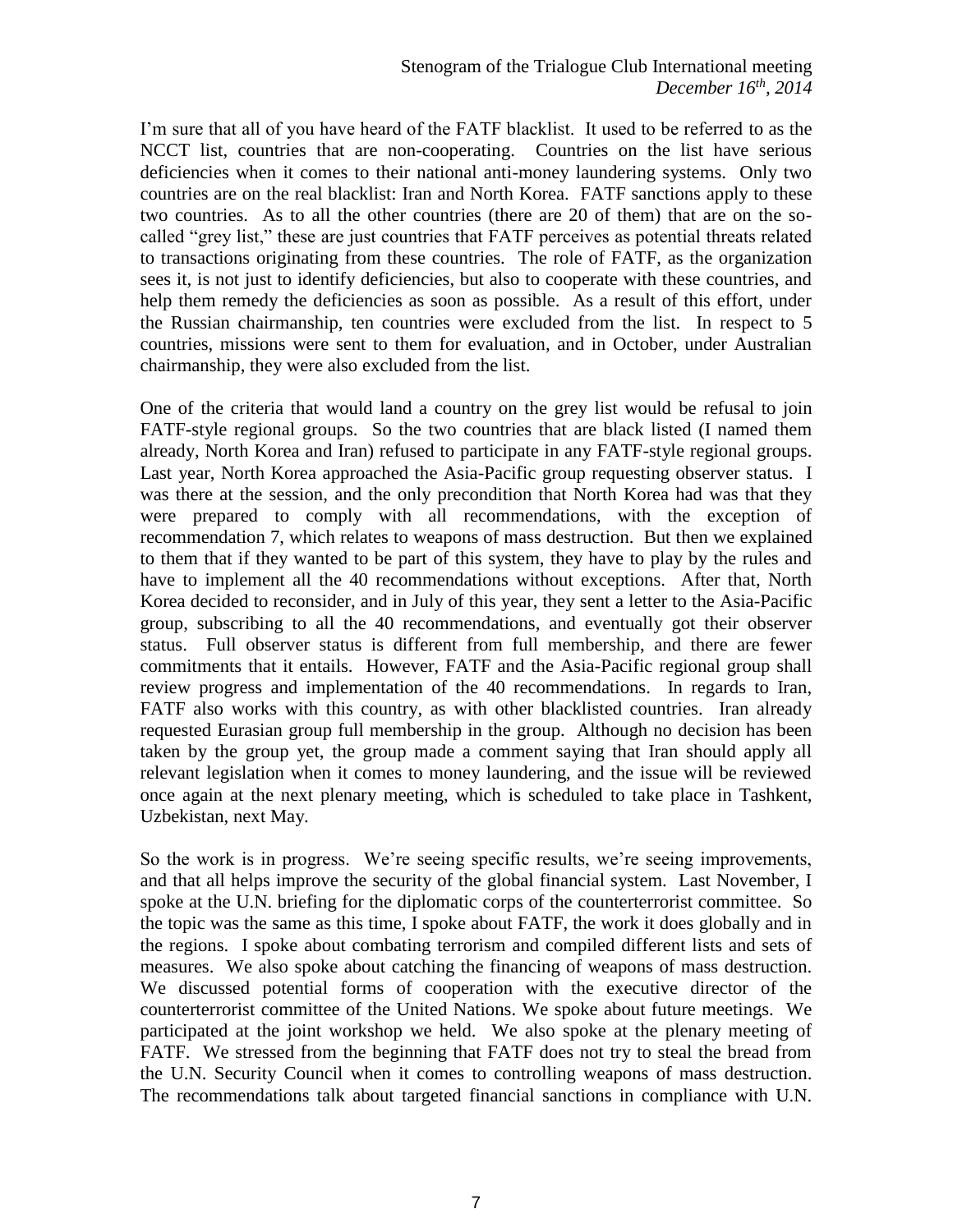Security Council resolutions. And I want to stress that we are talking about targeted financial sanctions, about asset freezes and other financial measures, because there are other aspects of the U.N. Security Council resolutions that are trade based aspects related to jewel use, goods, other aspects that fall outside the scope of FATF's set of recommendations. Through consultation, we came to understand that recommendations 6 and 7 on weapons of mass destruction and terrorism finance can be used jointly as one piece of legislation, and there is no need to draft two legal instruments.

We spoke about the need for greater resources in order to introduce targeted financial sanctions regimes. We also said that it was very important to apply targeted financial sanctions on the basis of specific proof and justified reasons, and not just on standards of criminal law. Because if we just used the materials of a criminal case or the court ruling this would not be sufficient. There is high risk that money could be taken away and used to finance terrorism. A very frequent problem we're facing is when one country requests some information from the other information that is needed for an investigation under the U.N. Security Council Resolution 1373, information guessed is incomplete or insufficient. As a result there may be delays in freezing assets, and that would impede prosecution. We agreed to hold regular meetings on the sidelines of the U.N. Security Council, and next week, if I'm not mistaken, the Australian Chairman, Mr. Wilkins will be attending the meeting of the counterterrorist committee of the United Nations Security Council, and he will give a briefing there. Back in the day, executive director of the counterterrorist committee and myself agreed to use our experts for joint evaluations because both the counterterrorist committee of the United Nations and FATF hold evaluation meeting sessions, so the idea is to reduce the burden for countries that will have to host one mission instead of two.

So these are the main points that I wanted to make when talking about the overview of the work of FATF and the Russian chairmanship. Basically, I believe I can say that we managed to cope with all the goals that my country and I set for me. Both secretariat and delegations gave very high appraisal to Russian chairmanship. Most importantly, we started a new stage of testing and trial of new standards and new recommendations. For those of you who are interested, you will find more information, recommendations, methodology and outcomes published on the website of FATF. If you are interested in a Russian translation, it is published on the website of the Eurasian group. Those of you that are dealing with weapons of mass destruction, recommendation 7 relates directly to that, as does immediate outcome number 11. If the recommendation itself is rather brief or contains just one paragraph, it is simple enough to buy an interpretive note, which contains a very detailed explanation of what targeted financial sanctions are. Initially there were only a number of recommendations related to Iran and North Korea, but more recommendations are likely to follow, and FATF decided that if any new recommendations will be introduced, they will also be used for evaluation. A list of all the U.N. Security Council resolutions and its list of legal and physical entities and information is given on how these legal and physical persons cooperate with FATF. FATF does not add any physical or legal entities to the list, but just works with those that are listed by the U.N. Security Council. Thank you.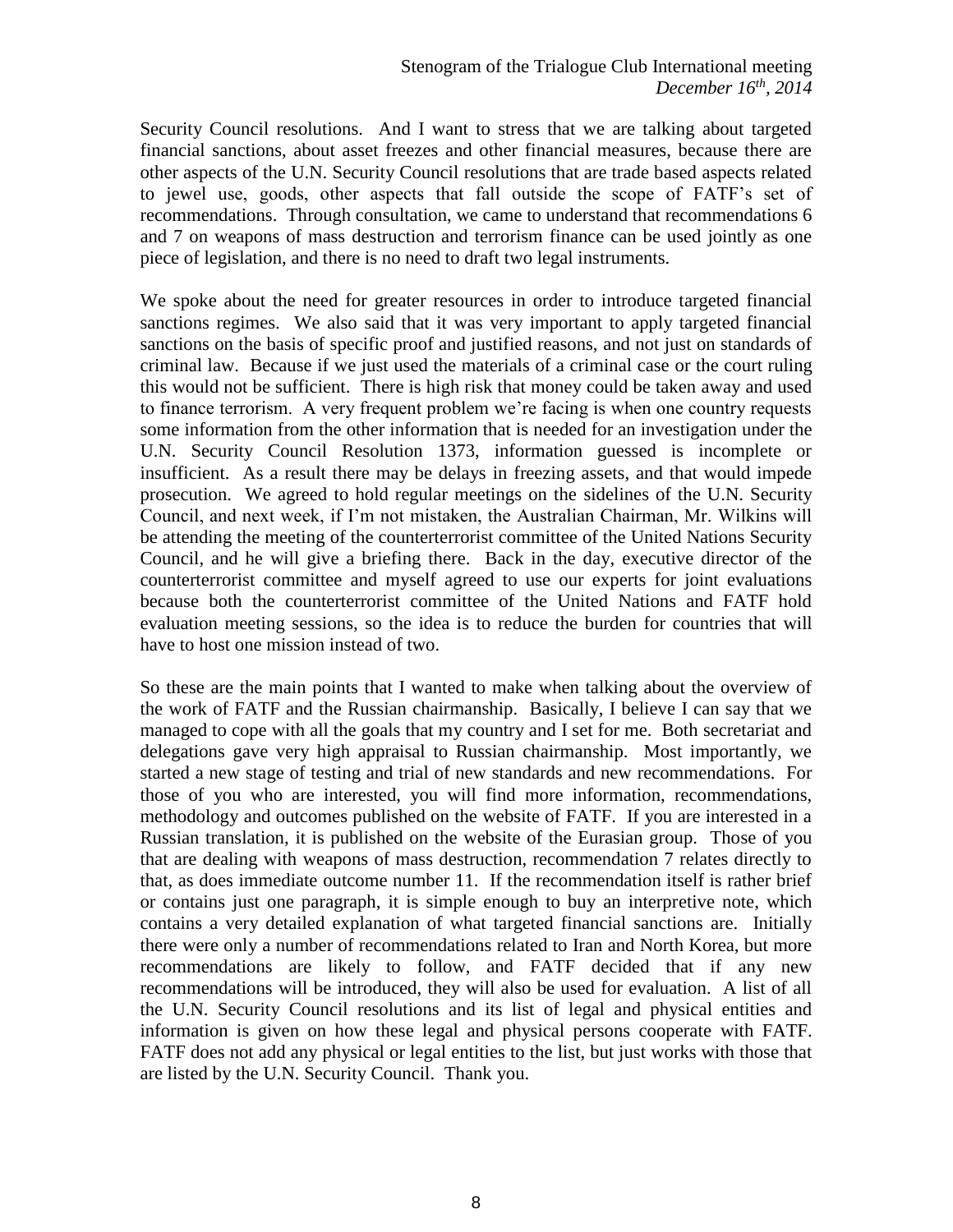**D.V. Polikanov:** Sanctions and difficult relationship in the ex-eight, did they have any impact work of FATF? Or it is that global problem on which all continue as usual? If you are able to slightly open nevertheless this secret where money from sale of drugs leaves. Whether the pessimism of some Russian experts which appeared after research FATF is justified?

**V.P. Nechaev:** On the first question. I will answer yes and no. Yes – only in one aspect, the countries of FATF, together with those countries who imposed sanctions, couldn't arrive to Moscow where passed a meeting of the Euroasian group.

Therefore, after consultations within the leading groups, having held some telephone conferences we decided to hold plenary session in Paris. Where usually it also passes. Let me just explain that, in FATF there is such tradition - 2 plenary meetings are carried out there where there is a secretariat of FATF. And the third plenary os usually - state in the country of the president of FATF. Therefore by us it was offered Moscow, and it was approved by FATF. But it was the only thing impact from a situation. In Paris, under my presidency, the meeting took place successfully after that in October, Russia participated. In the main FATF it is perceived as the technical organization. Because if we will forget that the crime doesn't know days off, we won't be successful. We establish quite good working relations with all delegation. We successfully finished the project on the Afghan drugs, Including in collaboration with the countries which inflicted sanctions.

As for the second question, by the way, not always we can know that money goes to the USA. We work at a basis of that information that to us provide the countries. United Arab Emirates and Hong Kong as the centers, as the intermediate centers for money transfer. But in many cases the South of Europe as acquisition of real estate and values is key. The offshore is also mentioned, but on the other hand I participated through the Council of Europe I participated in estimates sharp jurisdictions of Gennesi. I was very impressed how responsible they are, at all participants of process, probably therefore - that financial business is the only thing, than they live. So not all offshore is that hole where money is lost. I worked long time in Rosfinmonitoring, and I can precisely tell that we had a successful experience with a number of offshore zones, not only in Europe, but also in the Caribbean Sea.

**V.A. Orlov:** Thank you Vladimir Pavlovich for your report. I would like, using, a case to congratulate you and your team for the Russian presidency. It isn't forgotten that Russia was until recently, object of activity of FATF, and now holds the chairman's post. The question is that excites me proceeding from my researches. Where there is a center of control over the international money laundering and financial crimes, it is in Caribs how you told? Or it at office, in Manhattan?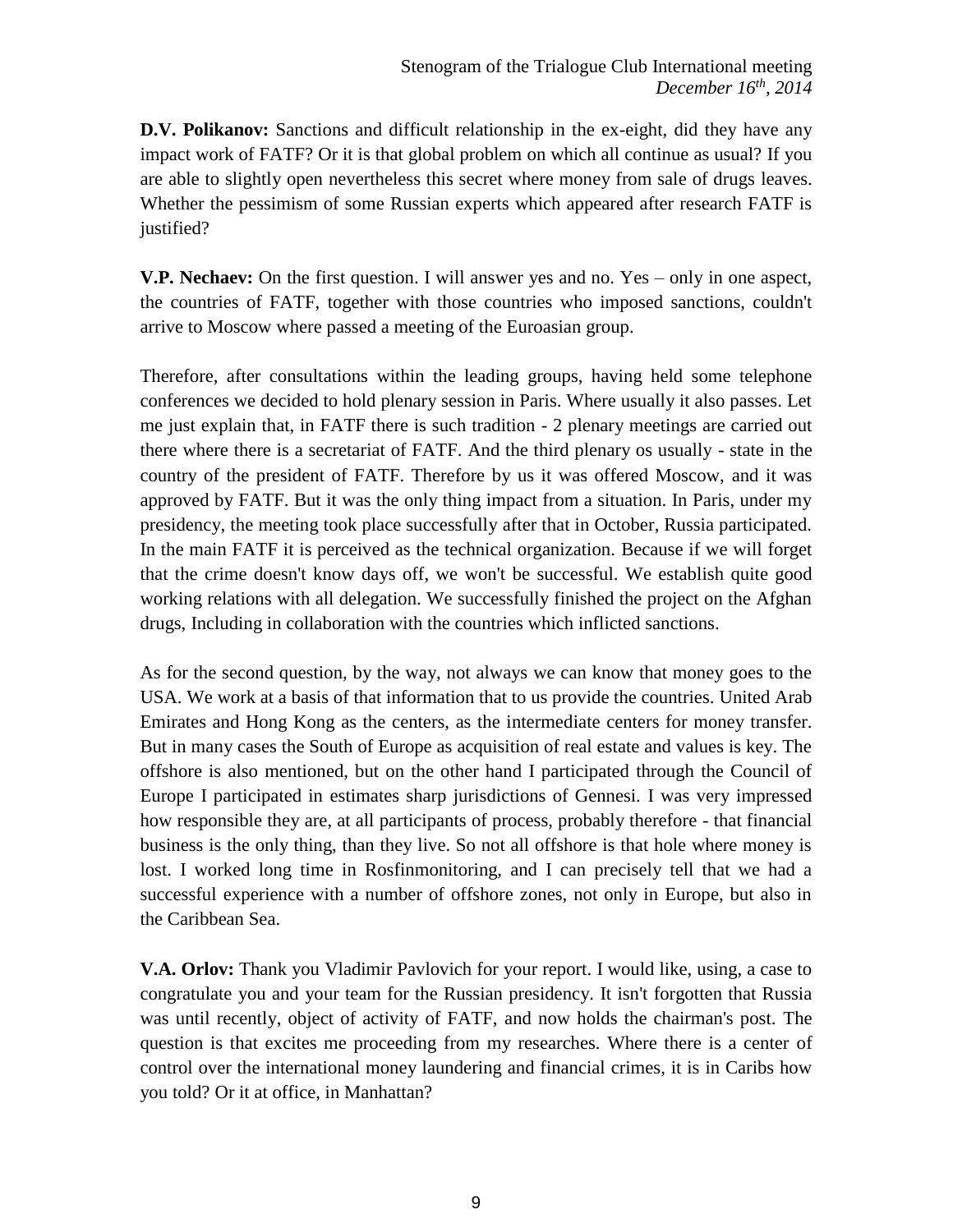If we look at the list of banks which were seriously fined, for a money laundering: Iran, Sudan which are under sanctions of UN Security Council or under unilateral American sanctions. Where there is a conducting? Or I can be mistaken, you have very good, debugged interaction between FATF and the USA.

**V.P. Nechaev:** I think that to speak about one center - incorrectly. After all the system of fight literally consists of cubes. FATF develops standards which have to be applied to the legal system of countries. FATF estimates then as successfully they are applied, including looks and at statistics, on criminal cases, sentences, freezing on different aspects, but these aspects of FATF doesn't dictate, and here it is necessary to correct.

Perhaps the important point is that the FATF said that sanctions must be proportionate, and must turn away from crime. The US penalties can be very large. We in Scandinavia, the sanctions are not very big. But this is the approach of the country. On the other hand, if the sanctions are not big enough to stop people to break. Then I, in some examples, after all, you talked about the regional unions of groups which may have been lost control. FATF is not engaged in specific cases, only in anonymous form, to represent the methods used by criminals. There is a group which is engaged in ADONT improve international cooperation, exchange of information between financial intelligence. There Europol, Interpol, who are monitoring the FATF, with whom we are working to a lesser extent, as they do more practical work. I can only say that after these cases, at the initiative of the US and the UK on the FATF plenary sitting were delivered right to use Enforcement and supervision. They just reported the situation, the problems of the lessons that not only they arise, but also in several other countries. In fact, the FATF has started to work in this direction and in terms of learning and making changes, including the standards. Of course, the United States, United Kingdom, Australia, are the most active participants, as they have no language problem. They also have more resources if we for example in Russia, we must translate urgently FATF documents into Russian, we have to involve experts, and even in English. Although I must say that not all proposals, including America, are easy, because there is always discussion, and the FATF is the concept of consensus, not unanimity and minus 2-3 delegations, not more. FATF - should highlight problems and help countries to remove shortcomings.

**Dr. Holgar Kolley:** Thanks. You talked about the growing role of the Internet sector. What do you think, whether to adjust the FATF? How to handle it? And which organizations should be dealt with in this case? What is a future role of FATF? What could be your potential partners?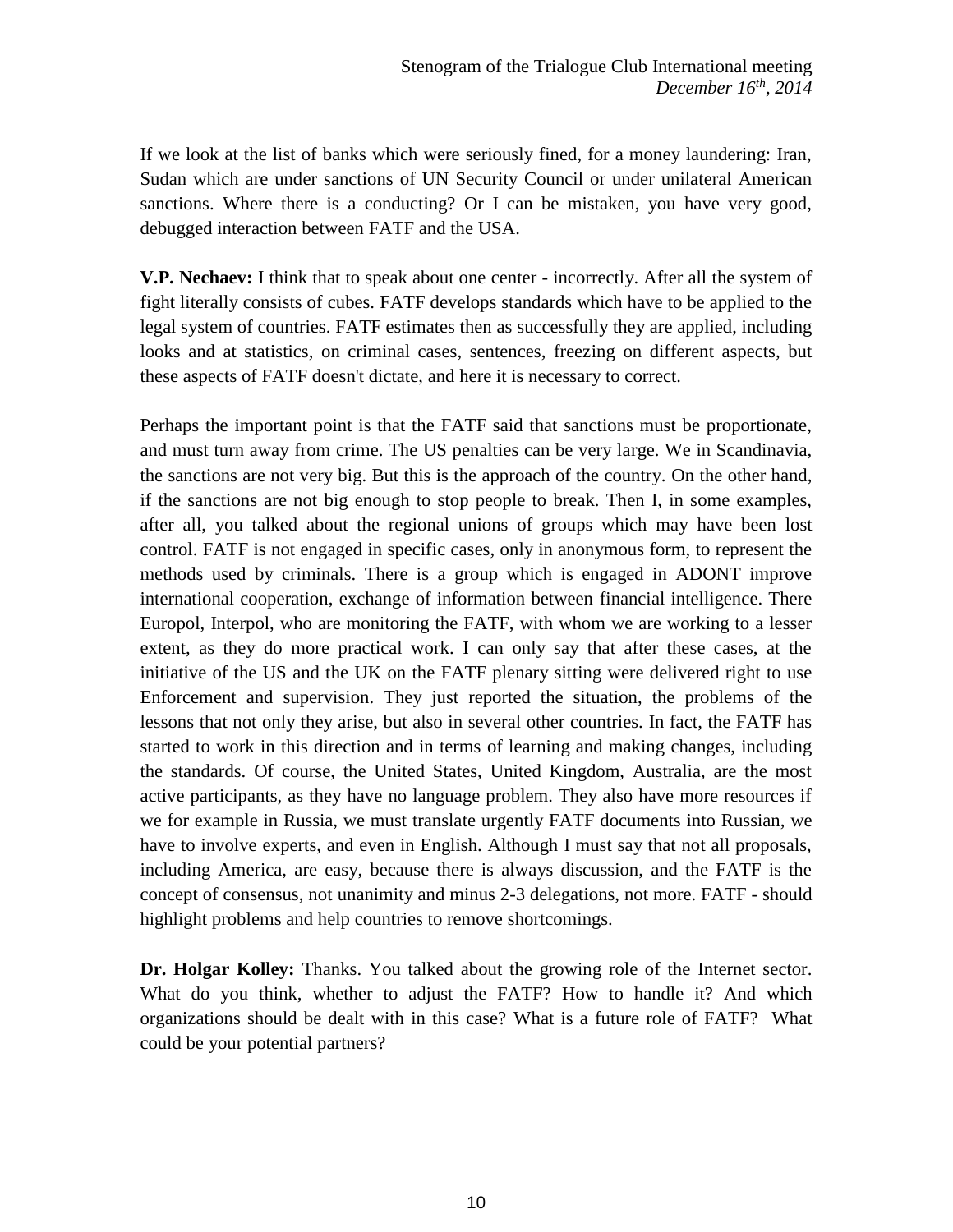**V.P. Nechaev**: I would like to tell that the first work, which we made, is a touchstone. As far as I know, rather serious report issued by Switzerland, on Bitcoins. FATF will work, it will not be clear in what format yet, or it will be reviews of the best the practicing of the countries, on counteraction or settlement. Both is obligatory for performance by the recommendation. As far as I understand, today FATF does not see the reasons, for change of standards though now from name FATF the president can speak, already my receiver - Roger. Nevertheless, we have recommendations where new payment methods of research pay off. FATF did not define yet who would participate, some countries declared the desire, but I see, as Canada is interested, and they have an experience, and Russia is interested, and unclear what position be taken by many countries, from a ban before regulation. Because even BITCOINS even given opportunity of identifications, though there is other possibility of anonymity, on the Internet in these aspects different. If I am not mistaken, the World Bank too interested in this work, but here already an initiative of the countries, FATF can't tell: "here, you have to be engaged in it" FATF forms a conceptual note, and forms the working group. It is necessary to tell that are involved in this work both participants and the FATF regional group.

**A.F. Zulkharneev:** I would like to thank you, I came across the work with your colleagues, and it's nice to see how people raise the prestige of our country. Nice for this watch. I had many questions, but I ask only two. You are talking about the return of the assets, which makes the FATF can be illustrated by the example of Kyrgyzstan? We know the previous president, robbed country, now hiding somewhere, here some role played by the FATF? Helps Kyrgyzstan return capital? And the second: You talked about countering terrorism, and somehow it measured? That can show that here, fewer funded? How can we say the situation has become better or worse?

**V.P. Nechaev:** On the first question, when we say, "robbed" we must be sure that it was already a court decision. Because suspicion can be confirmed, and maybe not. I want to say again that the FATF is not engaged in specific cases, it is engaged in the system, antimoney laundering, anti-crime. While on the other hand, we check the availability of mechanisms for work and confiscation, and freezing of assets and, if necessary, by using the World Bank's technical assistance. If mechanisms exist, but as a rule, 40ya recommendation and other recommendations, including on international cooperation, they are quite safe. FATF uses estimates of the IMF, Interpol. The only thing I can say is that in any case we are talking about percentages. I think that less than 10% that of laundered money that drug. If we take a global perspective. It is generally accept that the financing of terrorism financing are not as big as that laundered criminal act can be carry out and for little money. But if there is such an observation, if we are talking about people who take interest for giving legal status to money, the percentage increases, becomes so complicated. It is difficult to assess if the global economy grows, and the